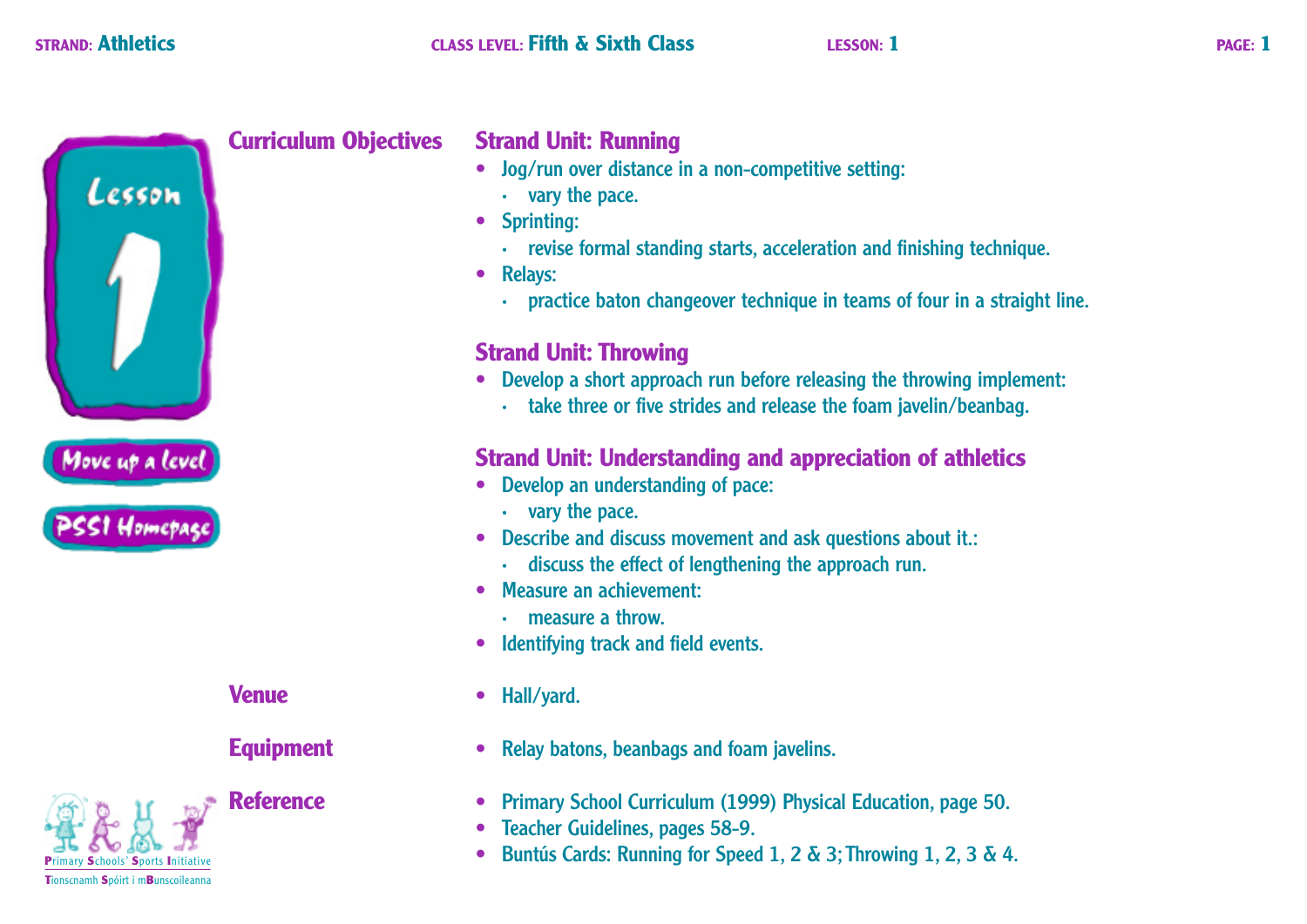**away.**

**C**

**70M**

**Divide the children into groups of eight.**

**The children line up in groups of eight as below but the cones are 10 metres**

**along the perimeter of the yard.**

**where there hands are on the ground.**

**Remember when starting a sprint at this level, it is not necessary for the children to crouch in a racing position**

**Repeat three times.**

- **• Suggestions for some starting positions:**
	- **· Face away from the finishing line.**
	- **· Crouch low and hold the ankles with the hands.**
	- **· Crouch low and place the hands at the back of the head.**
- **• Ask the children to suggest others.**
- **Q What is it called when an athlete runs before** *go***?**
- **Q How is it discouraged?**
- **• Look for good starting position, quick reaction, strong acceleration and a strong finish.**
- **Emphasise acceleration and finishing technique.**

| <b>ORGANISATION</b>                                                  | <b>ACTIVITY</b>                                                                                                                                                                                                                                                                                                                                                                                                                                                                                                                                                            | <b>TEACHING POINTS</b>                                                                                                                                                                                                                               |
|----------------------------------------------------------------------|----------------------------------------------------------------------------------------------------------------------------------------------------------------------------------------------------------------------------------------------------------------------------------------------------------------------------------------------------------------------------------------------------------------------------------------------------------------------------------------------------------------------------------------------------------------------------|------------------------------------------------------------------------------------------------------------------------------------------------------------------------------------------------------------------------------------------------------|
|                                                                      | Warm up and stretch: Visit your warm up bank.                                                                                                                                                                                                                                                                                                                                                                                                                                                                                                                              |                                                                                                                                                                                                                                                      |
| e the children into groups of eight.                                 | <b>Running for distance: Trains</b><br>1<br>In groups of eight, the children jog round track/field in single file. On a signal, the last child in each<br>group sprints to the front and slows to a jog.<br>The activity is repeated until all the children have been leaders.<br>Run for three or four minutes.                                                                                                                                                                                                                                                           | The children must pass out on the<br>right.                                                                                                                                                                                                          |
| hildren line up in groups of eight as<br>but the cones are 10 metres | <b>Sprinting - Reaction sprints</b><br>$\mathbf{2}$<br>In turn, each group gets into position on the starting line. The children should suggest a fun starting<br>position. On a signal each group rises and sprints to a designated area 10 metres away.<br>Return to the starting line formation by walking up the perimeter of the yard.                                                                                                                                                                                                                                | <b>Suggestions for some starting</b><br>positions:<br>Face away from the finishing<br>line.<br>Crouch low and hold the<br>ankles with the hands.<br>Crouch low and place the<br>hands at the back of the head<br>Ask the children to suggest others. |
| <b>Starting Line</b>                                                 | 70 metre sprints – formal standing start<br>3<br>The teacher calls out:<br><b>On your marks</b> - walk up to starting line.<br>Set - front toe to the line, back foot one small step<br>behind. Opposite arm forward, i.e. if left foot is forward,<br>right arm is forward. Relax arms. Lean forward slightly.<br>Look straight ahead towards finishing line.<br>Go - sprint as fast as possible. Increase pace at<br>50 metres to encourage strong finish<br>Run through at finish before slowing down to stop.<br>Return to the starting line formation by walking back | What is it called when an athlete<br>$\mathbf Q$<br>runs before go?<br>How is it discouraged?<br>Q<br>Look for good starting position,<br>quick reaction, strong acceleration<br>and a strong finish.<br><b>Emphasise acceleration and</b>           |

 $\begin{pmatrix} 0 & 0 & 0 \\ 0 & 0 & 0 \\ 0 & 0 & 0 \\ 0 & 0 & 0 \\ 0 & 0 & 0 \\ 0 & 0 & 0 \\ 0 & 0 & 0 \\ 0 & 0 & 0 \\ 0 & 0 & 0 \\ 0 & 0 & 0 \\ 0 & 0 & 0 \\ 0 & 0 & 0 \\ 0 & 0 & 0 \\ 0 & 0 & 0 \\ 0 & 0 & 0 & 0 \\ 0 & 0 & 0 & 0 \\ 0 & 0 & 0 & 0 & 0 \\ 0 & 0 & 0 & 0 & 0 \\ 0 & 0 & 0 & 0 & 0 \\ 0 & 0 & 0 & 0 & 0 & 0 \\$ **B A**  $\circ$   $\circ$   $\circ$   $\circ$   $\circ$   $\circ$ **Starting Line ––––––––––––––––––––––––––––**

**D** (0) (0) (0) (0) (0) (0)

# 00000000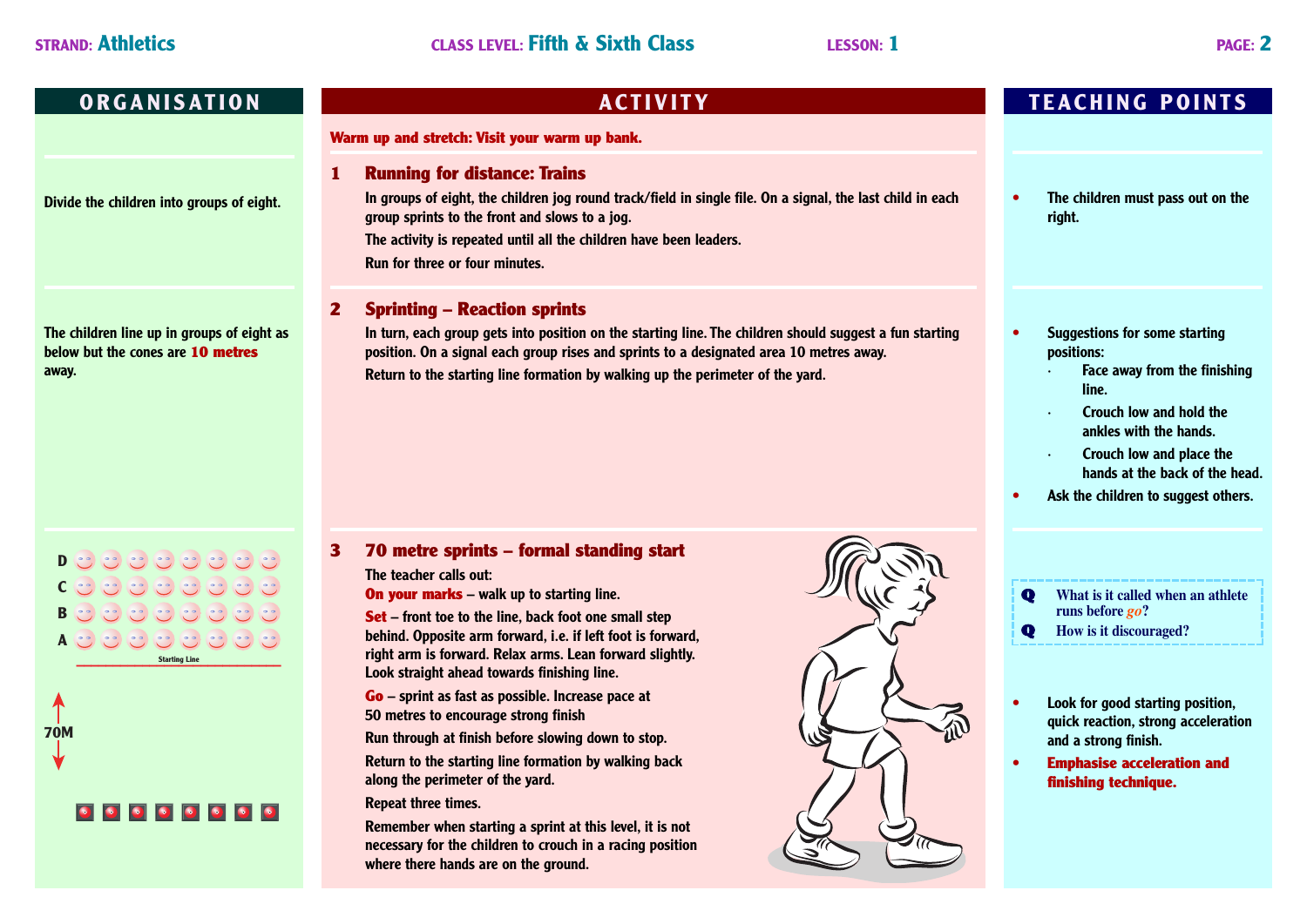### **D C B A**

**The children remain in lines as above. Ensure that there are two or three metres between each line.**

**Distribute beanbags and or foam javelins. Place markers at one-metre intervals to mark the distance thrown.**

**Line A throws and retrieves when signal is given and returns to the back of the group. In turn each line throws. Repeat.**



**The four in each vertical line now become a team – 1, 2, 3 and 4 – one baton per group. The children stand 20 metres apart or as far apart as is feasible.**

**4 Throwing – Foam javelin over-arm throw**

**Revise step pattern with no beanbag or foam javelin.**

- **(a) Plant and throw.**
- **(b) Over, plant and throw.**
- **(c) Step, over, plant and throw.**

**Now increase to five strides:** 

**step, over, step, over, plant and throw.**

**In turn, each line practise the above.**

**Introduce beanbags/foam javelins.**

**In turn, each line, using the three stride run up, throws the**

**beanbag/foam javelin and retrieves it when the signal is given. They then walk along the perimeter of the yard to the back of the group.**

**The children can then practise in their lines using a five stride or a seven stride approach run.**

### **5 Relay**

**Revise the baton passing sequence. If necessary demonstrate each step with one group.**

**Step 1: Revise the downsweep baton changeover while jogging.**

**The baton is passed from Number 1 to Number 2 to Number 3 to Number 4. Now Number 4 becomes Number 1 and all turn to face the new direction.**

**Ensure that all the children now know their new position/number and which hand they are using. Step 2: Change the position of all team members so that all experience the changeover in different positions. If the changeover style of the children is well established, proceed to Step 3.**

**Step 3: Changeover while the receiver is moving. Keep the groups in a straight line.**



**6 Cool down Visit your cool down bank.**



### **ORGANISATION ACTIVITY TEACHING POINTS**

- **• Stand sideways to the direction of the throw.**
- **• Begin with feet together and slightly angled forward.**
- **• Bring the throwing arm straight back.**
- **• When planting the foot, plant it firmly on the ground.**
- **• As the arm bends, release the beanbag/foam javelin at the highest point.**
- **• Encourage the children to call out the step pattern.**

**Q How can you avoid crashing into receiver**

- **Q Can you remember the hand pattern for passing the baton?**
- **Q Which hand do you stretch behind now to receive baton?**
- **• As Number 1 approaches Number 2 s/he calls** *hand* **when within 2-3 metres of Number 2.**

**On hearing the call, Number 2 jogs slowly forward, looking forward with arm and hand outstretched behind.**

**Once Number 2 receives the baton, s/he runs quickly towards Number 3.**

**Repeat all of above for changeover from Number 3 to Number 4.**